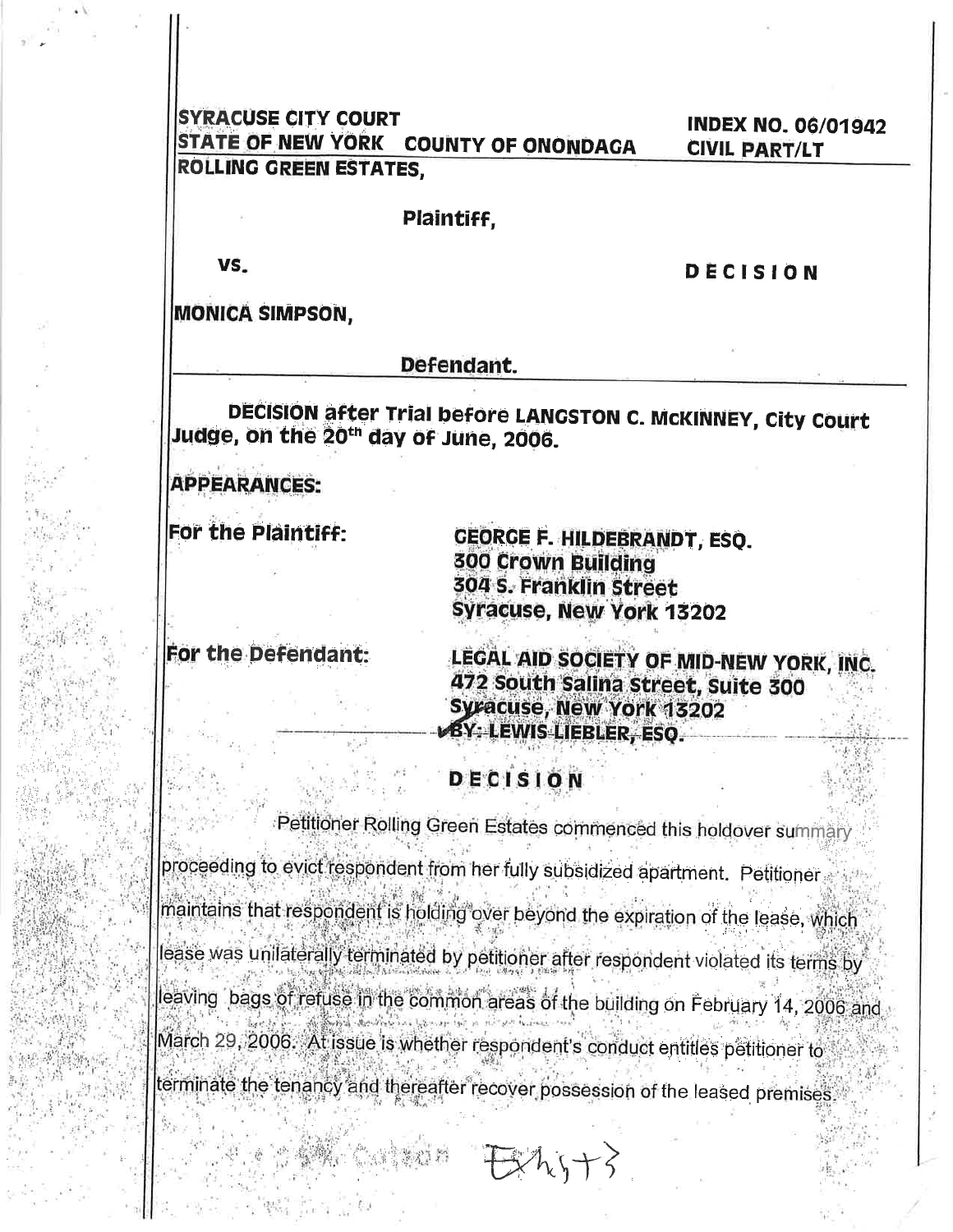Based upon the evidence adduced at a hearing on the petition, the court determines that the petition should be dismissed.

By its terms, the lease may be terminated upon a tenant's "material noncompliance" with its terms (¶ 23 [c] [1]). The phrase "material non-compliance" is defined in the lease to include one or more substantial lease violations or repeated minor violations which disrupt the livability of the project or which adversely affect the health or safety of any person (1 23 [d] [1] and [2]). Other provisions in the lease specifically direct tenants to dispose of their garbage and refuse in dumpsters located on the site. Garbage is not to be left in the common areas of the building (1 10 [b] [6]; Rules and Regulations #9).

Petitioner proved by a preponderance of the credible evidence that on two separate occasions respondent failed to properly discard the trash from her apartment. The first of these two incidents occurred on February 14, 2006, when petitioner's maintenance personnel found two large bags of trash in the basement of respondent's apartment building. Upon questioning by the maintenance workers, respondent admitted that the bags of trash were indeed hers and must have been mistakenly discarded there by a friend who had helped her clean up after a party. A second event occurred a few weeks later on March 29, 2006, when a bag of trash containing a discarded envelope addressed to respondent was found in a common area of respondent's building.

Plaintiff's proof also established that trash left by tenants in the common areas of the complex presents an intolerable problem. During the three-hour period of those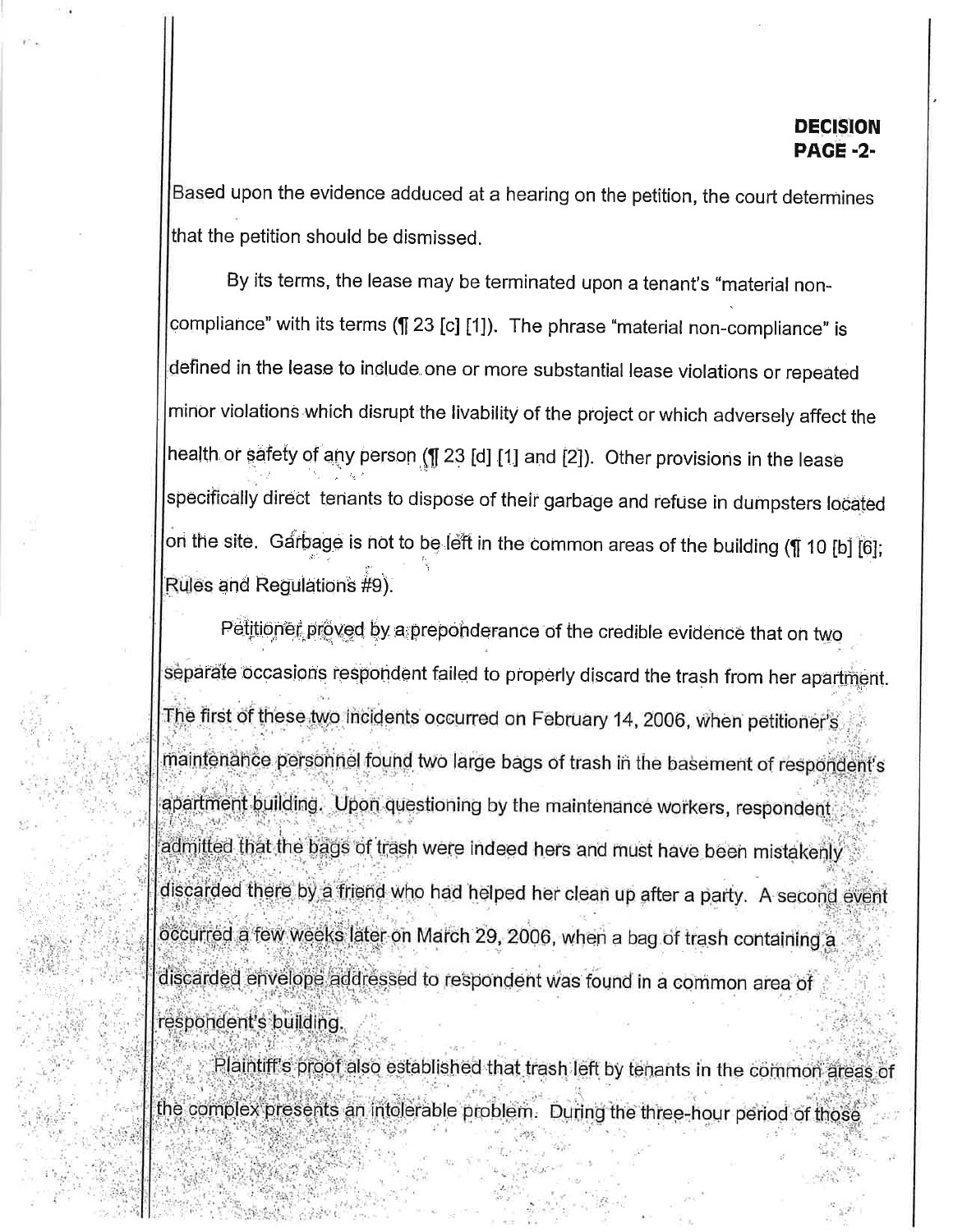## DECISION **PAGE -3-**

days that maintenance personnel are regularly assigned to work in respondent's building, they are required sometimes to spend the entirety of their time removing improperly discarded trash from the common areas of the building. Without a doubt, tenant behavior that contributes to that problem must rightfully be curbed.

In the absence of any direct proof of the disruptive impact of respondent's particular conduct on other tenants, however, this court is reluctant to rule that the lease supports a finding that respondent's leaving bags of trash in common areas on two occasions entitles the landlord to terminate the lese prematurely. It is noteworthy that the lease does not cloak such conduct with the "zero tolerance" urgency that it appears to accord to other offensive conduct that is specifically enumerated in paragraph 23(c). By the provisions of that section, a single incident of certain behavior (e.g., violent criminal activity, or drug-related criminal activity on or near the leased premises) is specifically enumerated as a material non-compliance that entitles the landlord to prematurely terminate the lease. The court is equally reluctant to find that respondent's unquestionably objectionable conduct amounts to "repeated" violations so as to be deemed material non-compliance with the lease of such magnitude as to support premature termination of the lease. "Two incidents cannot, as a matter of law, be considered to constitute repeated violations of the rental agreement" (North Shore Plaza Assoc. v. Guida, 117 Misc2d 778, 781). More incidents would be required in order for the appropriate level of persistent non-compliance to be reached.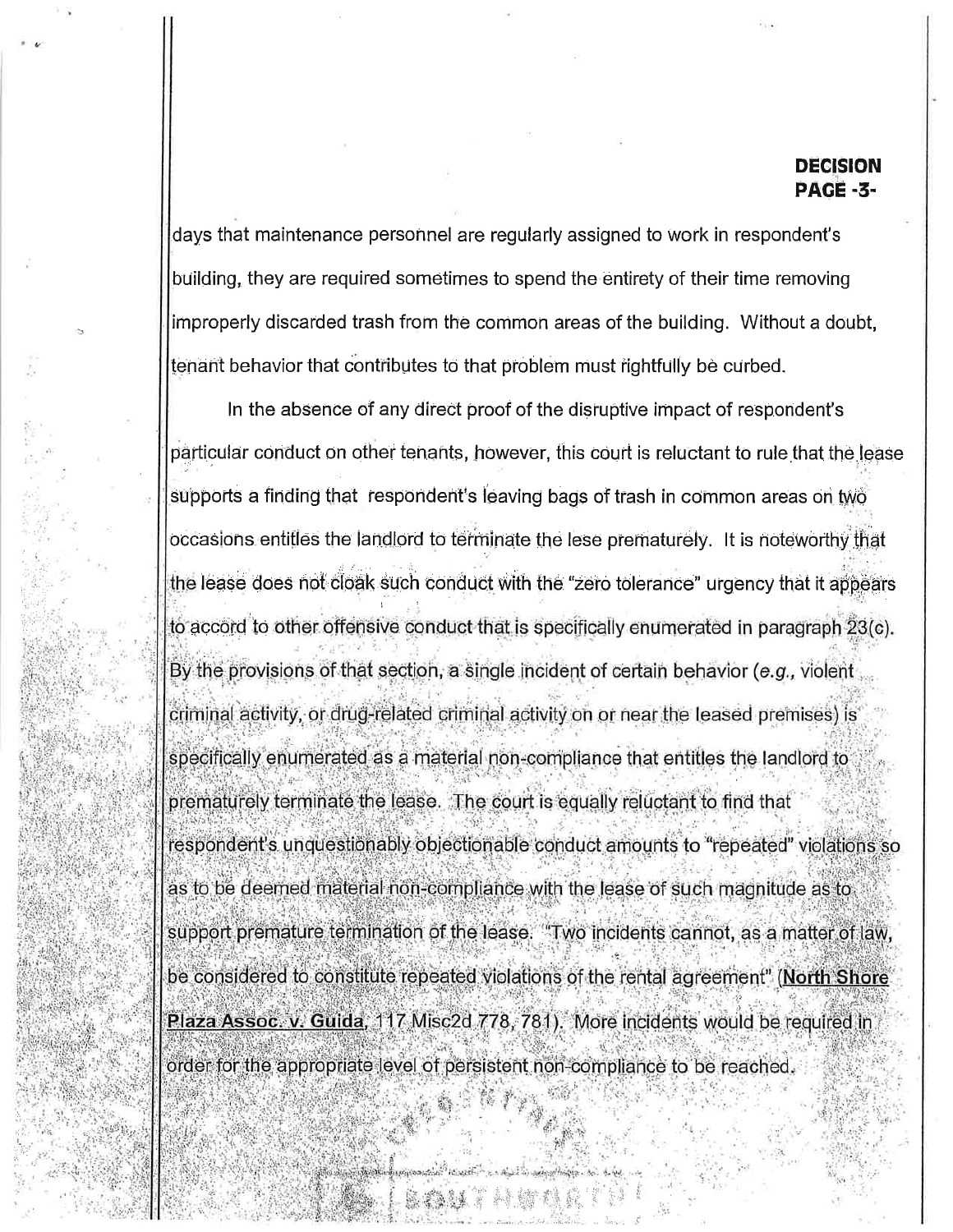**DECISION PAGE -4-**

The parties agreed to all the terms of the lease, including those terms that govern its premature termination. During the short time respondent has been a tenant in the building, she left her trash in the common areas on at least three occasions, two of which formed the basis for this proceeding. Any additional violations of the lease or rules, however, when coupled with those that form the substance of this proceeding, may provide petitioner an appropriate basis to terminate her tenancy. Respondent should conduct herself accordingly.

Plaintiff's summary eviction proceeding is dismissed.

调整打扮的 军务暂后

## **ENTER** DATED: September 6, 2006

**LANGSTON C. MCKINNEY City Court Judge**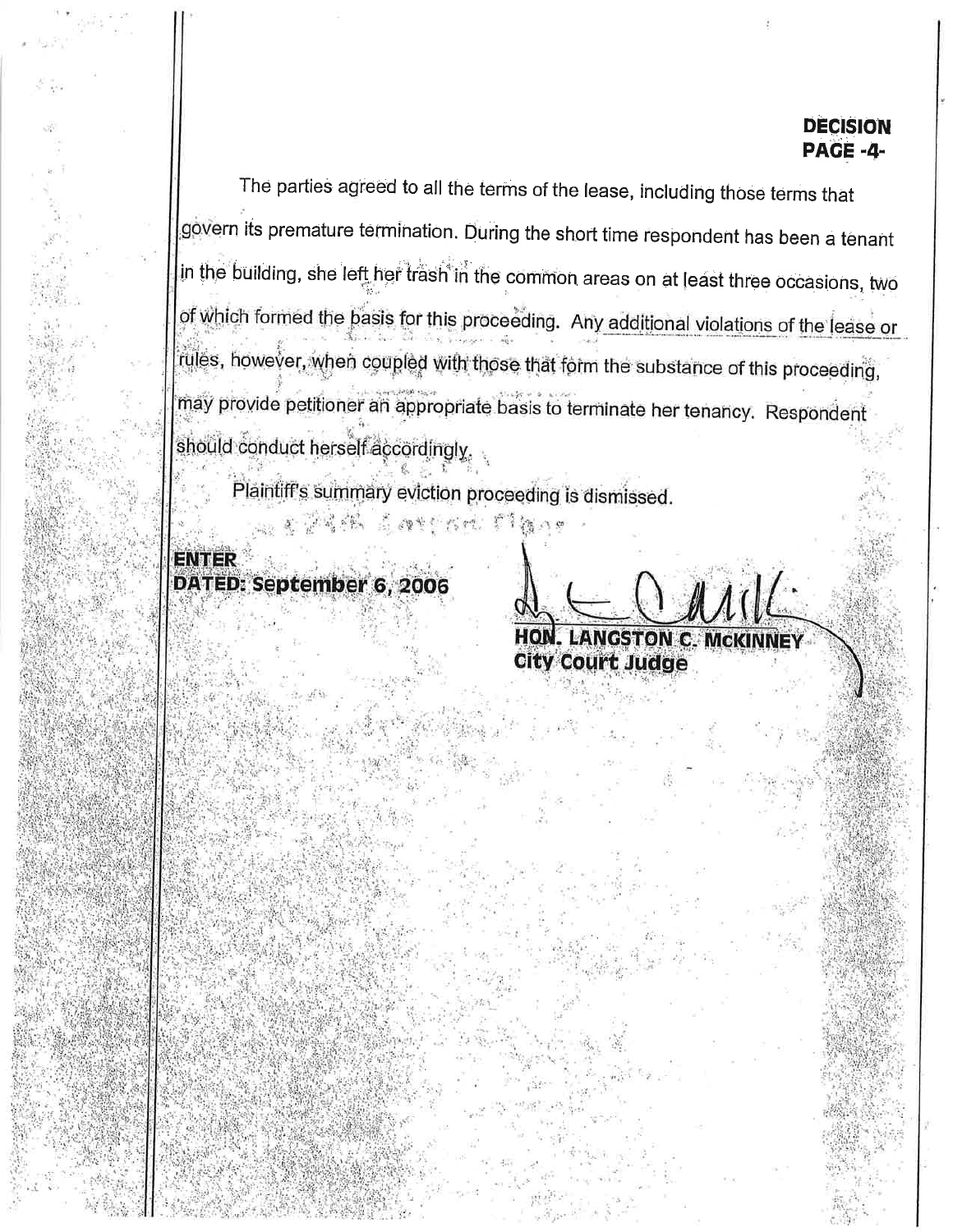

## Syracuse City Court

505 S. STATE STREET, SUITE 270 SYRACUSE, NY 13202 November 13, 2006

(315) 671-2766 Fax: (315) 671-2747

FILED & ENTERED **Syracuse City Court** 

George F. Hildebrandt, Esq. 300 Crown Building 304 S. Franklin Street Syracuse, New York 13202

éwis Liebler, Esq. Legal Aid Society of Mid-New York, Inc. 472 South Salina Street, Suite 300 Syracuse, New York 13202

RE: ROLLING GREEN ESTATES v. MONICA SIMPSON Index No. 2006/01942 LT

Counselors:

**LANGSTON C. MCKINNEY** 

**JUDGE** 

This is a motion by petitioner to amend the pleadings pursuant to CPLR 3025 (c) to amend the pleadings to conform to the evidence. Petitioner also moved in the alternative to set aside the court's decision and direct judgment in favor of petitioner pursuant to CPLR 4404 (b). Respondent opposed the motion.

Pleading amendments may be allowed "during or even after trial" (Dittman Explosives, Inc. v. A.E. Ottaurino, 20 NY2d 498, 502), absent prejudice (Ward v. City of Schenectady, 204 AD2d 779, 781). "Prejudice has been defined as a special right lost in the interim, a change in position, or significant trouble or expense that could have been avoided had the original pleading contained the purposed amendment (citations omitted)" (id.).

Petitioner's motion to amend its pleadings to include the April 13, 2005 incident is granted. Respondent failed to demonstrate sufficient prejudice to warrant denial of the relief.

 $F_{\rm th, bft}$ 

 $\text{DATE:} 11 - 13 - 06$ 

Lucia a. Sander